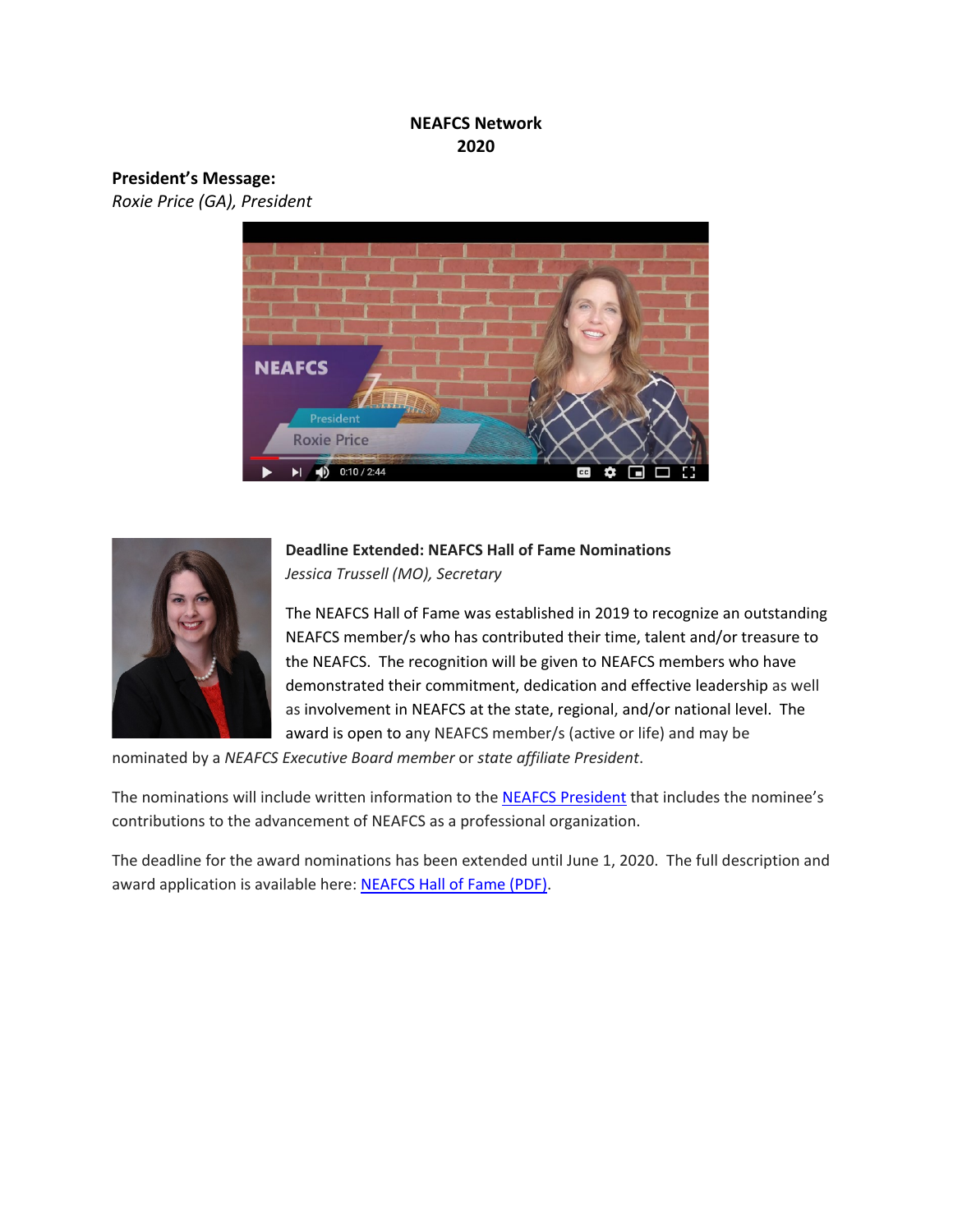## **Member Spotlight Video**

*Amy Bartels (MO), Missouri President-Elect*





# **PILD Reflections**

*Mary Liz Wright (IL), Vice President Public Affairs*

"Moving Knowledge into Solutions" was the theme for PILD 2020 and it could not have been more appropriately named! The JCEP committee, led by our own Past President Karen Munden, worked diligently and moved the conference to an online format in a matter of days! Although we did not get to meet in person, you can tell when you read our PILD scholarship recipients' reflections that the conference was useful,

pertinent, and precisely what was needed!

The PILD Reflections are located on the [NEAFCS Website.](https://neafcs.memberclicks.net/2020-pild-reflections)

As I mentioned in the last article make sure to share the Impact Statements with your legislators and other decision-makers. Ask your PILD representative what they learned about how to tell our story.



#### **Keeping Current With Our Life Members**

*Cindy Schlenker Davies (NM), Vice President Member Resources*

If you are a Life Member, you will be receiving a postcard asking you to update your contact information for NEAFCS.

We realize people move and get new email addresses we would like to keep our records current!

You can update your contact for us by sending an email (wferguson@executiveoffice.org), mail the contact card back to the address on the card (325 John Knox Rd. Suite L103 Tallahassee, FL 32303)

or call the phone number listed on the card (850-205-5638)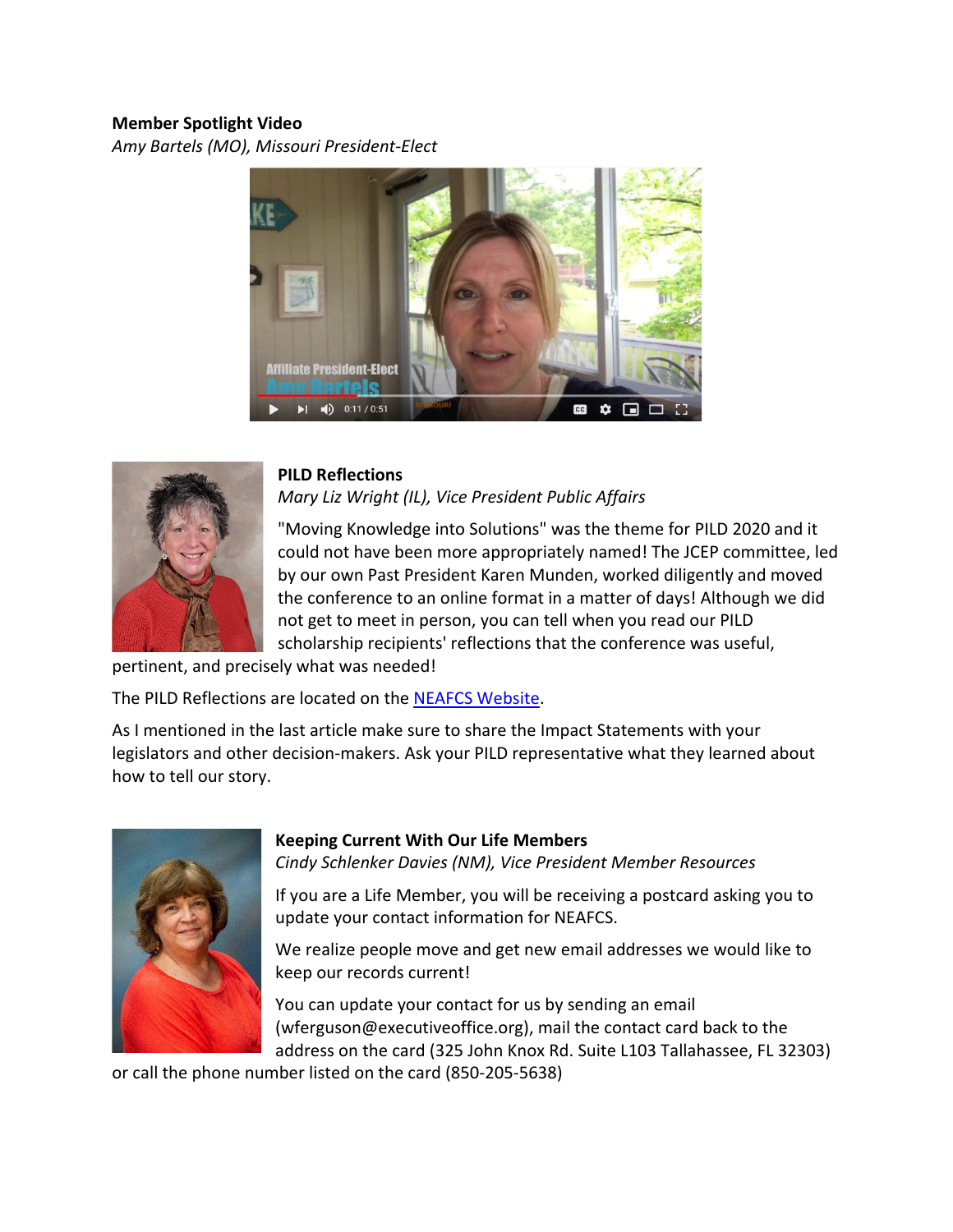We hope all our valuable Life Time Members take time to update their current information for us.

Thank you so much for your help in this matter.

I hope all our Life Members are safe and well!



## **Top Teasers for Attending NEAFCS Annual Session in 2020** *Kathy Riggs (UT), AS 2020 Tri-liaison*

We look forward to seeing you in at the 2020 Annual Session where you will definitely "Experience Life Elevated" - Consider these top teasers for why you will want to meet us at Snowbird!

**Keynote Speaker:** Dr. Dave Schramm. Known as "Dr. Dave" on the USU campus and across the country. "*Happy Hacks for More Positivity and Productivity in Our 'New Now'"* (For a sneak peek, Google: "Dave Schramm- videos")

**Pre-conference Sessions:** American Bakers Association; American Association of Family and Consumer Sciences; [Six Sisters Stuff;](http://www.sixsistersstuff.com/) Self-guided (DIY) National Parks Tours

#### **In-depth Sessions, Off-site:**

- [Worldwide Humanitarian](https://www.churchofjesuschrist.org/locations/temple-square-humanitarian-center?lang=eng) Center [& Welfare Center](https://www.churchofjesuschrist.org/locations/temple-square-salt-lake-city-welfare-square?lang=eng)
- [Qualtrics Company](https://www.qualtrics.com/about/research-services/) tour and training
- [Historic Temple Square](https://www.churchofjesuschrist.org/locations/salt-lake-city-temple-square?lang=eng) & [Genealogy Center](https://www.churchofjesuschrist.org/locations/temple-square-family-history-library?lang=eng) [Harvest Right Freeze Dryers Tour](http://www.harvestrigt.com/)
- [Hani-Quilter Company](http://www.handiquilter.com/about/) Tour & Quilting activity
- [Swaner Preserve & Ecocenter Center](https://www.swanerecocenter.org/about-us/index) & Olympic Park
- Outdoor Product Design & Development [\(Cotapaxi Tour\)](http://www.cotapaxi.com/)

#### **In-depth Sessions, On-site:**

*Economic and Demographic Tre*nds, [Dr. Natalie Gochnour,](https://faculty.utah.edu/u0111736-NATALIE_GOCHNOUR/hm/index.hml) University of Utah, Associate Dean, Eccles School of Business

*Stable Parents, Strong Children*, [Dr. Dave Schramm,](https://hdfs.usu.edu/people/faculty/schramm-david) USU Extension Family Life Specialist. Participants will receive training and certification in this curriculum.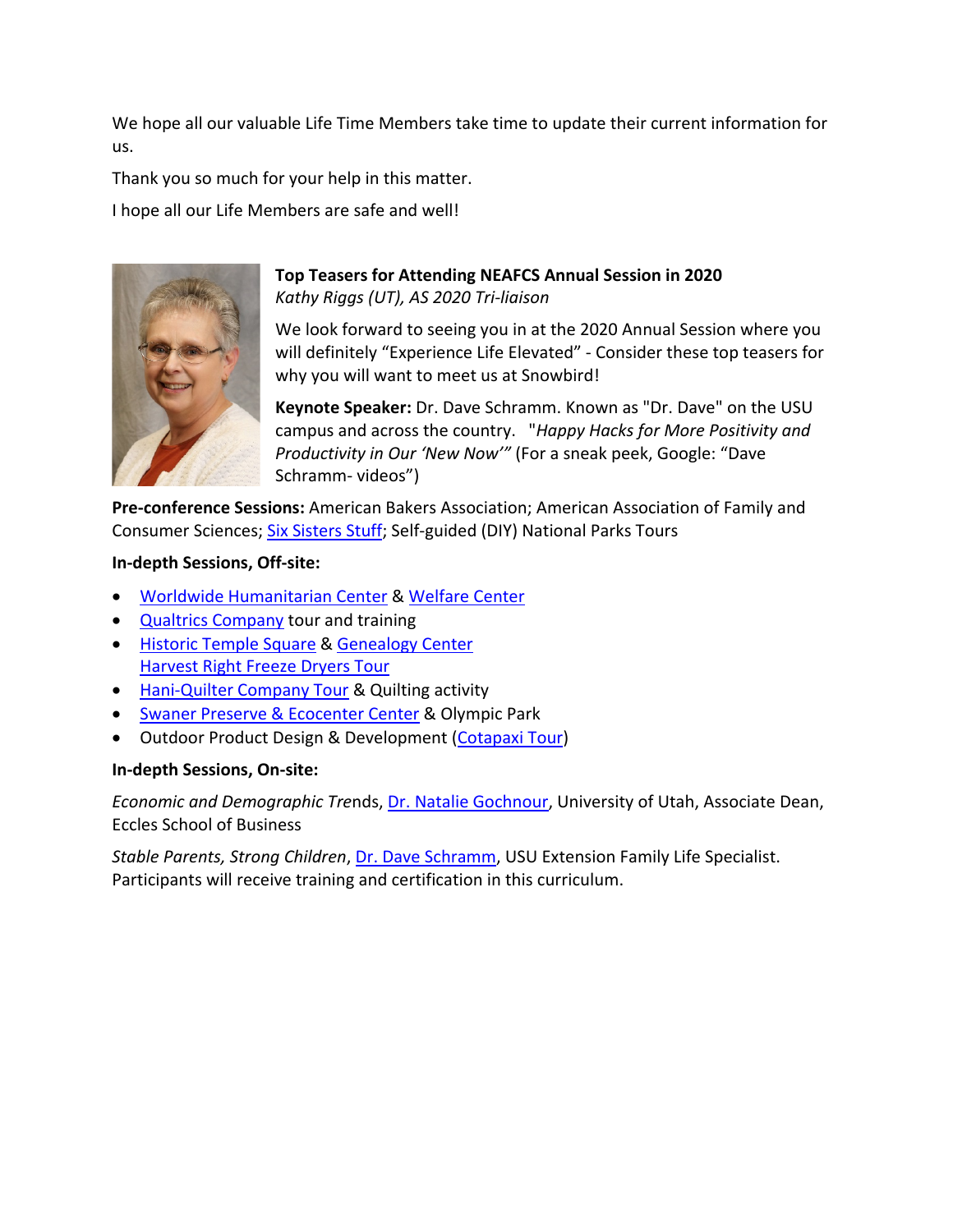

## **Awards - Take a Second or Third Look** *John Fuller (MO), Awards Subcommittee Member*

The awards committee would like to thank everyone who submitted an award this year. These applications show the great work going on around the country, and the awards committee always is looking for ways to improve the system. We are not much different from anyone else. We continually find items that are overlooked. This is the reason to have many eyes on our projects. Awards are no different. It takes more than one set of eyes and many times to catch the details and make sure packets are complete. Judging these innovative programs

can be difficult, but don't let the process become easier because we forgot to include something in the packet.

## *Award Submissions Tips*

- 1. Send the files and the checklist to a third party to look to ensure all the information is there.
- 2. Schedule time to work on your submission. Time stress can make us do things we normally would not do. Our emotions at times cloud our executive function and make us miss important steps.
- 3. Work on submissions early. The awards usually do not change nor do the requirements for categories.
- 4. Go through the checklist one last time before submitting the award. Visually look at each piece of documentation you are submitting to ensure you have everything.

We look forward to your submissions for next year. It is a relief knowing that you have submitted your best proposal. Leaving something out will only add to the stress of your day. Breathe, double-check, and submit with confidence.

Finally, if you are the Vice President of Awards for your state, please check that you submitted the state-winning applications completely and correctly for regional and national judging.



#### **Diversity in Our New Normal**

*Beatriz G. Favela (NM), Diversity Subcommittee Member*

What a time to talk about diversity! As we continue to adjust to these challenging times due to COVID-19, extension agents have been busy brainstorming and thinking outside the box to take care of our clientele. As an agent of Mexican descent, living in the second-largest county in New Mexico, and so close to the border, diversity is a big part of who I am. New Mexico, our land of enchantment, is a very diverse state.

Many of us sometimes feel that it is impossible to meet the needs of

our communities, which may be true if we want to meet one hundred percent of the needs.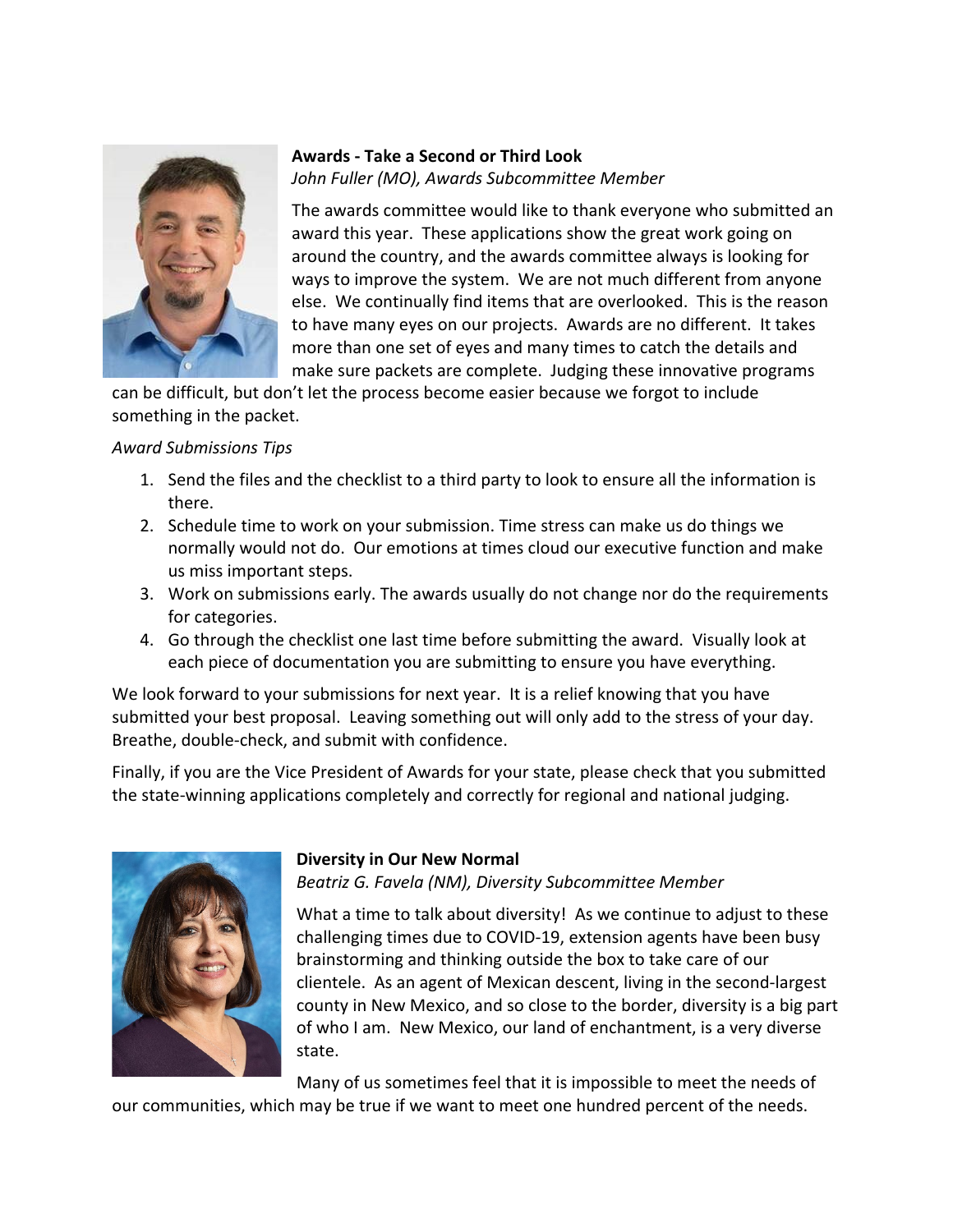However, keeping a positive attitude can help us realize that as long as we keep an open mind, we can do our part. Being so close to the border, providing programs in Spanish has been one of my goals because I want our Spanish speaking community to benefit from the wonderful Extension programs. All my programs are provided in both English and Spanish, which is easy being that I am bilingual. However, how do we provide programs during these challenging times? Providing programs online can be a challenge, however, not impossible.

Diversity includes everything that we are and that we are not. Providing online programs may be something we may not be accustomed to or even be comfortable doing. At New Mexico State University, we hosted Kitchen Creations, which is a four-week diabetic cooking class. The program was transformed into a virtual class that teaches participants to plan meals to help them manage their diabetes. Cooking videos were created to teach participants how to make the recipes that go along with each lesson. The response from the community was overwhelmingly positive!



#### **Don't Miss the AAFCS Virtual Conference - June 25-26, 2020**

AAFCS President, Jackie Ogden, CFCS and NEAFCS member invites all professionals, students, thought-leaders and change-makers to connect

with peers across the nation for the first-ever AAFCS Virtual Conference!

Since its inception, the AAFCS Annual Conference has been a place for the profession to connect with each other, share best practices, and pioneer solutions to challenges facing individuals, families, and communities. The world is changing and so are we. With COVID-19 changing the landscape, never before has a gathering of the entire FCS community been more timely, accessible, and affordable.

*Experience* must-have professional development with family and consumer sciences experts through live-streamed and on-demand video content.

*Earn* professional development units.

*Expand* your network and celebrate FCSsuccess!

For more information about the two-day event, visit [www.aafcs.org.](http://www.aafcs.org/)

**Southern Region Update** *Lorrie Coop (TX), Southern Region Director*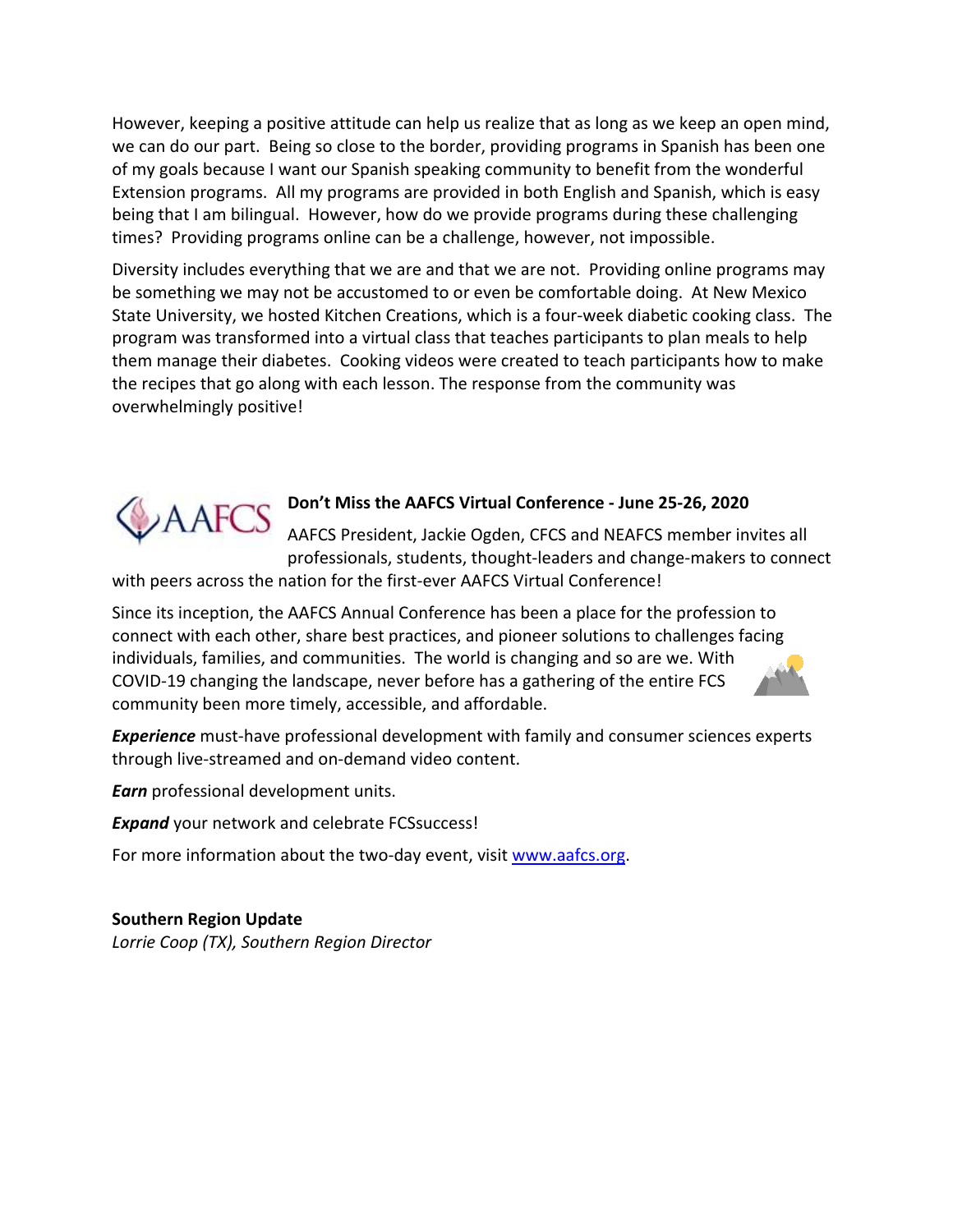



# **85th Anniversary – Missouri & Montana Affiliates**  *Debby Mathews, (AL) 85th Anniversary Chairman*

One glorious aspect of a national organization is the variety of ways its members approach project implementation. For example, to celebrate our 85th Anniversary, **Missouri** completed 25 of the *85 Ways to Celebrate*. Way to go! **Montana** found an FCS trivia game using response clickers to be a fun approach to delving into our fascinating past. I sense a bit of competitive spirit shown by both affiliates! Thanks for sharing your celebratory approaches, Missouri and Montana!

**Affiliate: Missouri**

Did you have an affiliate 85<sup>th</sup> Anniversary Chairman/Committee?

*Yes, Lindsey Stevenson*

How did your affiliate celebrate the 85<sup>th</sup>?

*Missouri used the helpful "85 Ways to Celebrate the 85th Anniversary of NEAFCS" resource. We completed #'s 1,3,4,5,6,10,11,13,17,27,28,31,48,53,63,67,68,71,74,75,76,78,79,81,83*

How did your affiliate use the NEAFCS history/archives information on our website? (Under *About NEAFCS)* Which resources did you use?

*Our Affiliate President, Amy Vance, used the NEAFCS history/archives to share Missouri's rich involvement in the history and celebration of 85 years of NEAFCS. She sent information about Missouri's history to all MEAFCS members and encouraged them to join us at our annual state meeting in October.*

How did your affiliate implement the *85 Things to-do* list as a group /individually?

*The chairman sent the list out and asked members to consider completing some of the suggested activities as individuals. Group events to celebrate were also planned for our state meeting in October.*

Affiliate: **MONTANA**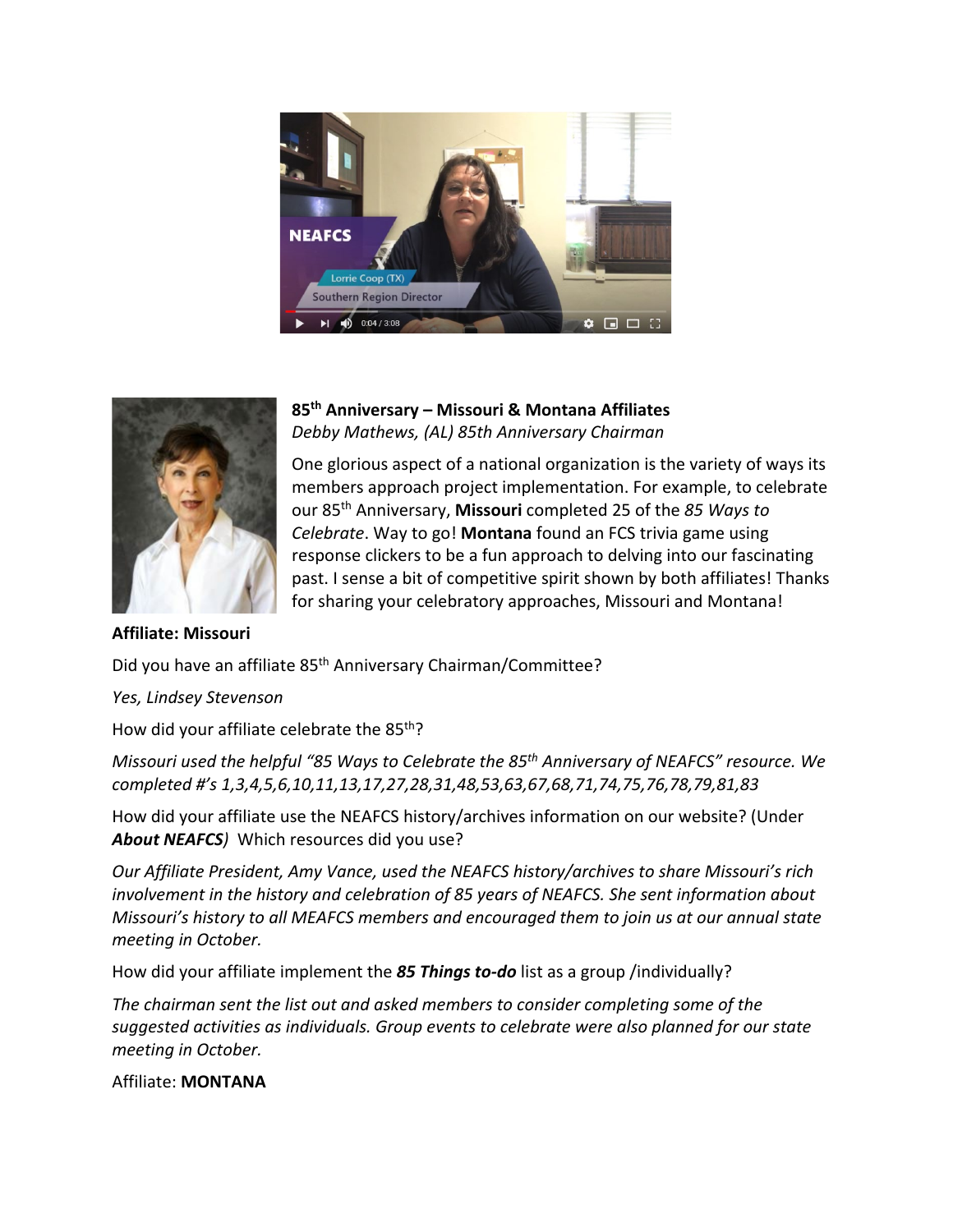Did you have an affiliate 85<sup>th</sup> Anniversary Chairman/Committee?

*Montana had a committee of three members from our Montana association.* 

How did your affiliate celebrate the 85<sup>th</sup>?

*Our annual state extension conference is in October and our committee is planning on having:* 

- *Slides announcing the anniversary with the logo will be run in between sessions.*
- *Napkins with the 85th anniversary logo will be used during an annual conference meal*
- *Door prizes for Montana Wildflower cards have been donated and will be awarded with the 85th logo to promote the anniversary.*

The committee is planning on celebrating into next year at our annual FCS extension update in May:

*Having a presentation on the History of FCS by Jan Scholl (this is will be decided at our MEAFCS meeting at our October conference)*

*FCS trivia game using response clickers.* 

Additional comments/feedback regarding our 85th Anniversary celebration

*It was noted from one of our associate members that she watched the: A History of Extension FCS webinar and thought it was very interesting.*



*Each issue of the NEAFCS Network will include recognition of those NEAFCS members, and past members, who have passed.*